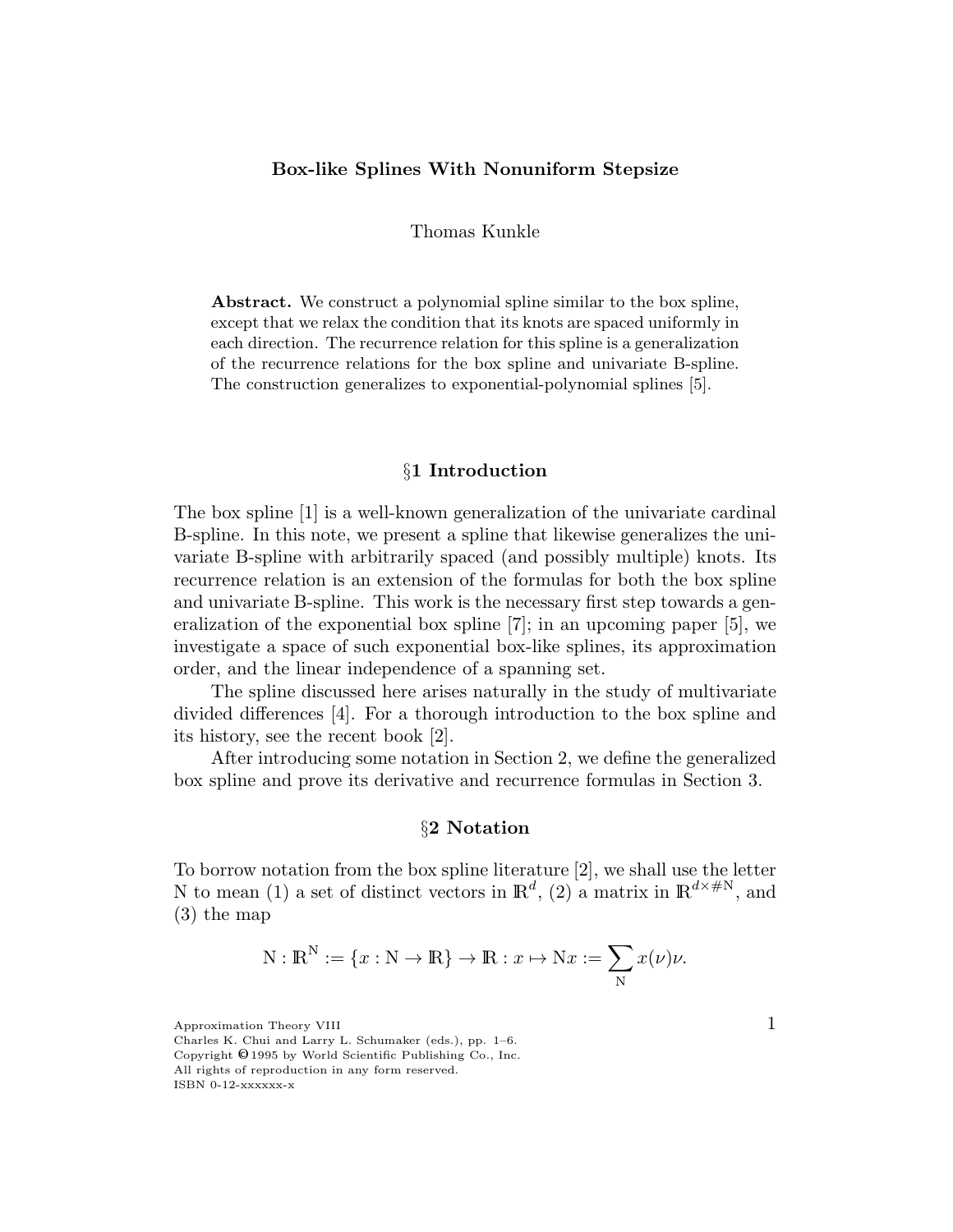We assume throughout that no two elements of N are parallel, and that 0 is not in the convex hull of N. The jth coordinate,  $j \in \{1, ..., d\}$ , of an element, say  $\nu$ , of  $\mathbb{R}^d$  shall be written  $\nu(j)$ .

Let  $\alpha$  be in  $\mathbb{Z}_+^N$ ; that is,  $\forall \nu \in \mathbb{N}$ ,  $\alpha(\nu)$  is a nonnegative integer. By  $\mathbb{N}^{\alpha}$ , we mean the multiset of cardinality  $|\alpha|$  (or the  $d \times |\alpha|$  matrix, or the map from  $\mathbb{R}^{\mathbb{N}^{\alpha}}$  into  $\mathbb{R}^{d}$  containing  $\alpha(\nu)$  copies of each element  $\nu$  of N. Let  $D_{\nu}$ denote differentiation in the direction  $\nu$ , and  $D_N^{\alpha} := \prod_N D_{\nu}$ . For each  $\nu$  in N, let  $e_{\nu}$  in  $\mathbf{Z}_{+}^{N}$  be given by

$$
e_{\nu}(\mu) = \begin{cases} 1 & \text{if } \nu = \mu, \text{ and} \\ 0 & \text{otherwise.} \end{cases}
$$

That 0 is not is not in the convex hull of N is enough to guarantee that the multivariate truncated power  $T(N^{\alpha})$  [3] is well defined by the rule that, for any test function  $\phi$ ,

$$
\langle T(\mathbf N^\alpha),\phi\rangle:=\int_{[0,\infty)^{\mathbf N^\alpha}}\phi(\mathbf N^\alpha t)\,dt.
$$

For completeness,  $T(\emptyset)$  is defined to be the Dirac  $\delta$ . Two consequences of this definition are that  $T(N^{\beta}) * T(N^{\alpha}) = T(N^{\beta+\alpha})$  and  $D_N^{\beta} T(N^{\alpha}) =$  $T(\mathbf{N}^{\alpha-\beta})$  for  $\beta \leq \alpha$ . In particular,  $D_{\mathbf{N}}^{\alpha}T(\mathbf{N}^{\alpha}) = T(\emptyset)$ , so that  $T(\mathbf{N}^{\alpha})$  is a Green's function for the operator  $D_N^{\alpha}$ .

Let  $[t_0, \ldots, t_n]$  denote the divided difference functional at the (not necessarily distinct) real numbers  $\{t_0, \ldots, t_n\}$ . We define the univariate B-spline by

$$
B(x \mid t_0, \ldots, t_n) = [t_0, \ldots, t_n] \frac{(x - t)_+^{n-1}}{(n-1)!}
$$
 (2.1)

where the difference is applied in the variable  $t$ . Up to a constant factor of sign  $(-1)^n$ , this is the standard B-spline of degree  $n-1$  with knots at  $\{t_0, \ldots, t_n\}$ . When it is convenient to do so, we'll suppress the variable:  $B(t_0, \ldots, t_n)$  is the function whose value at x is  $B(x | t_0, \ldots, t_n)$ .

## §3 A box-like spline and its recurrence

Given  $\nu$  in N and the real numbers  $t_0 \leq t_1 \leq \cdots \leq t_n$ , define a multivariate distribution  $B_{\nu}(t_0,\dots,t_n)$  by the rule that, for every test function  $\phi$ ,

$$
\langle B_{\nu}(t_0,\dots,t_n),\phi\rangle:=\int_{\mathbb{R}}B(t\mid t_0,\dots,t_n)\phi(\nu t)\,dt.
$$

The support of  $B_{\nu}$  is the line segment in  $\mathbb{R}^{d}$  joining  $t_{0}\nu$  and  $t_{n}\nu$ .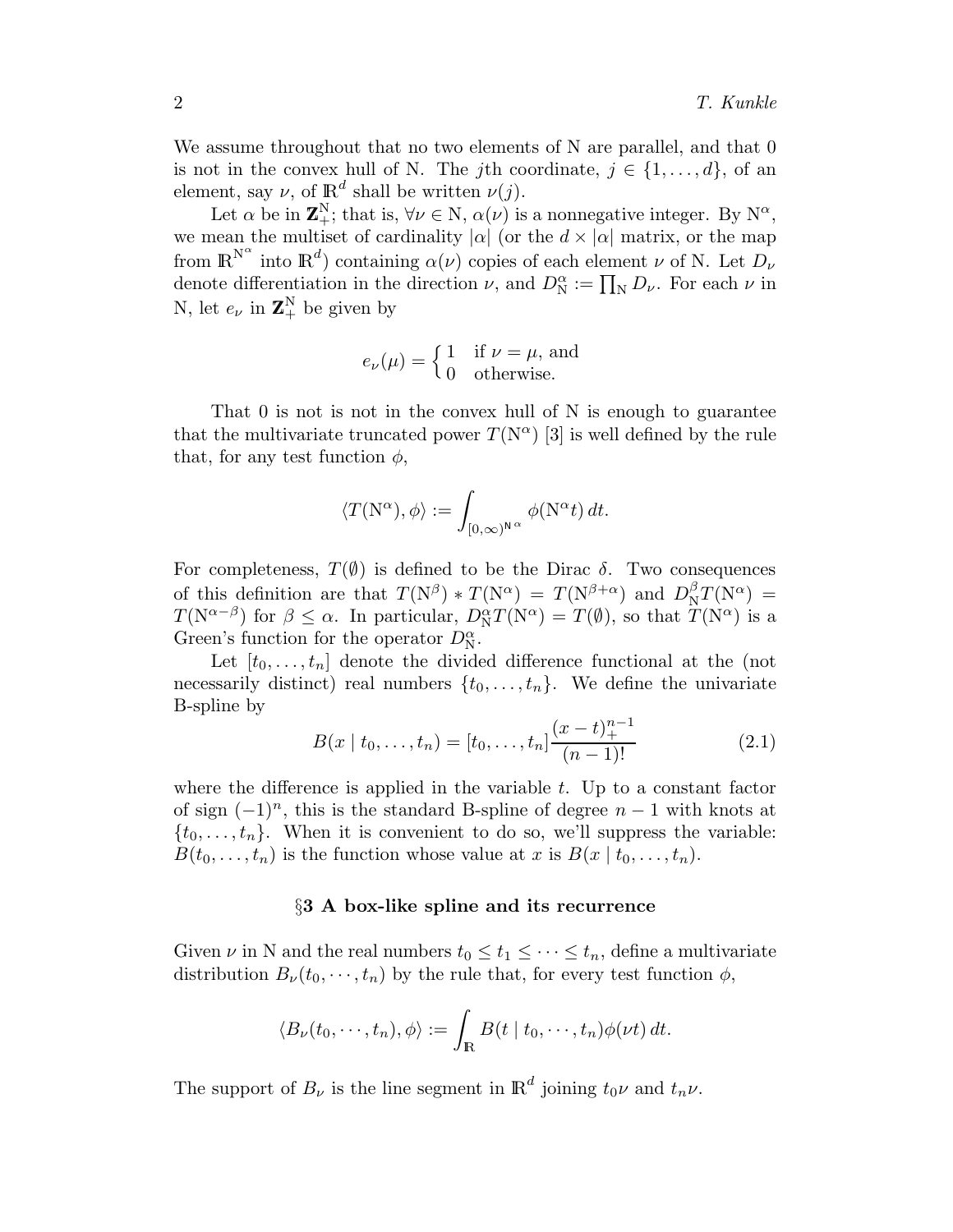Assume that for each  $\nu \in \mathbb{N}$ ,  $t_{\nu}$  is the knot sequence

$$
\cdots \leq t_{\nu}(-1) \leq t_{\nu}(0) \leq t_{\nu}(1) \leq \cdots
$$

and that  $z \in \mathbf{Z}^{N}$ . We then define the multivariate distribution  $B(z, \alpha)$  to be the convolution of the distributions

$$
\Big\{B_{\nu}\Big(t_{\nu}\big(z(\nu)\big),t_{\nu}\big(z(\nu)+1\big),\ldots,t_{\nu}\big(z(\nu)+\alpha(\nu)\big)\Big): \nu\in\mathbb{N}\Big\}.\tag{3.1}
$$

As such,  $B(z, \alpha)$  has sign  $(-1)^{|\alpha|}$  and is supported on the sum of the line segments supporting the  $B_{\nu}$ s; that is,

$$
supp B(z, \alpha) = \{ \mathbf{N}x : \forall \nu \in \mathbf{N}, t_{\nu}(z(\nu)) \leq x(\nu) \leq t_{\nu}(z(\nu) + \alpha(\nu)) \}.
$$

The value at  $x \in \mathbb{R}^d$  of  $B(z, \alpha)$  is written  $B(x \mid z, \alpha)$ .

For smooth *d*-variate functions  $f$ , define

$$
\nabla_z^{ne_{\nu}}:f\to[t_{\nu}(z(\nu)),\ldots,t_{\nu}(z(\nu)+n)]f(\cdot-\nu t)
$$

where the divided difference is applied in the scalar variable  $t$ , and

$$
\nabla_z^\alpha = \prod_{\mathbf{N}} \nabla_z^{\alpha(\nu) e_\nu}.
$$

From (2.1) it follows that

$$
B_{\nu}\Big(t_{\nu}\big(z(\nu)\big),t_{\nu}\big(z(\nu)+1\big),\ldots,t_{\nu}\big(z(\nu)+n\big)\Big)=\nabla_z^{ne_{\nu}}T(\nu^n),
$$

(where  $\nu^n$  is the multiset consisting of n copies of  $\nu$ ) and therefore

$$
B(z, \alpha) = \nabla_z^{\alpha} T(N^{\alpha}).
$$

In the case that each knot sequence  $t_{\nu}$  is strictly increasing,  $B(z, \alpha)$ arose earlier [4] as the representer of a multivariate difference. Below, we briefly sketch the connection between  $B(z, \alpha)$  and differences in this more general setting.

Let  $S \subset \mathbb{R}^d$ , let  $c(s)$  be a scalar and  $p_s$  a d-variate polynomial for each  $s \in S$ , and let  $\delta_z^{\alpha}$  be the functional acting on d-variate smooth functions by the rule

$$
\delta_z^{\alpha} : f \mapsto \sum_S c(s) p_s(D) f(s)
$$

with the property that

$$
\nabla_z^{\alpha} f = \delta_z^{\alpha} * f := \sum_S c(s) p_s(D) f(\cdot - s).
$$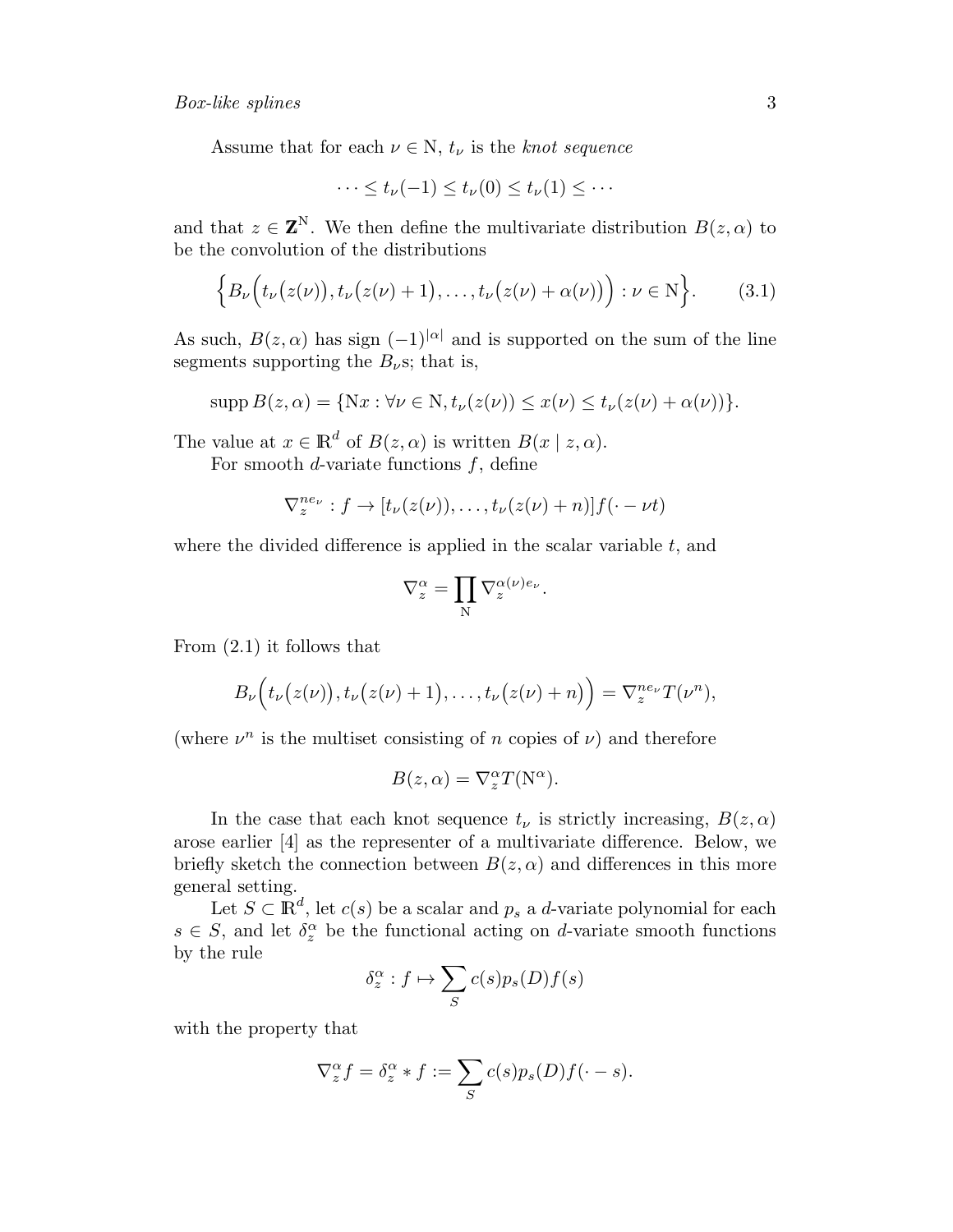In case N is the  $d \times d$  identity matrix,  $\delta_z^{\alpha}$  is the tensor product of the divided differences

$$
\Big\{ [t_{\nu}(z(\nu)), t_{\nu}(z(\nu)+1), \ldots, t_{\nu}(z(\nu)+\alpha(\nu))] : \nu \in \mathbb{N} \Big\}.
$$
 (3.2)

More generally,  $\delta_z^{\alpha}$  acts on a *d*-variate function f by applying the tensor product of (3.2) to the function  $f(N) : \mathbb{R}^N \to \mathbb{R}$ .

The distribution  $B(z, \alpha)$  is the representer of  $(-1)^{|\alpha|} \delta_z^{\alpha}$  in the sense that, for  $f$  sufficiently smooth,

$$
(-1)^{|\alpha|} \delta_z^{\alpha} f = \langle B(z, \alpha), D_N^{\alpha} f \rangle.
$$
 (3.3)

The proof [4,5,6] comes from justifying that, since both  $T(-N^{\alpha}) * D^{\alpha}_{-N}f$ and f have the same  $N^{\alpha}$ th derivative,

$$
\delta_z^{\alpha} f = \delta_z^{\alpha} (T(-N^{\alpha}) * D_{-N}^{\alpha} f) = \langle B(z, \alpha), D_N^{\alpha} f \rangle (-1)^{|\alpha|}.
$$

Applying the familiar derivative formula (in case  $t_0 \neq t_n$ )

$$
\frac{d}{dx}B(x \mid t_0, \dots t_n) = \frac{B(x \mid t_1, \dots t_n) - B(x \mid t_0, \dots t_{n-1})}{t_n - t_0}
$$

to the convolution of the splines (3.1) immediately yields the following result.

**Lemma 3.4** If  $\nu \in N$  and if  $t_{\nu}(z(\nu)) < t_{\nu}(z(\nu) + \alpha(\nu))$ , then

$$
D_{\nu}B(z,\alpha)=\frac{B(z+e_{\nu},\alpha-e_{\nu})-B(z,\alpha-e_{\nu})}{t_{\nu}(z(\nu)+\alpha(\nu))-t_{\nu}(z(\nu))}.
$$

We end with a recurrence relation for  $B(z, \alpha)$ .

**Theorem 3.5** If  $t_{\nu}(z(\nu)) < t_{\nu}(z(\nu) + \alpha(\nu))$  for all  $\nu \in N$ , and if  $x = N\xi$  for some  $\xi \in \mathbb{R}^N$ , then

$$
(|\alpha| - d)B(x \mid z, \alpha) = \sum_{N} (w_{z\nu}(\xi(\nu)) - 1)B(x \mid z + e_{\nu}, \alpha - e_{\nu})
$$

$$
- w_{z\nu}(\xi(\nu))B(x \mid z, \alpha - e_{\nu})
$$

where

$$
w_{z\nu}(s) = \frac{s - t_{\nu}(z(\nu))}{t_{\nu}(z(\nu) + \alpha(\nu)) - t_{\nu}(z(\nu))}.
$$

**Proof:** The proof is a straightforward modification of the proof for the box spline recurrence [2].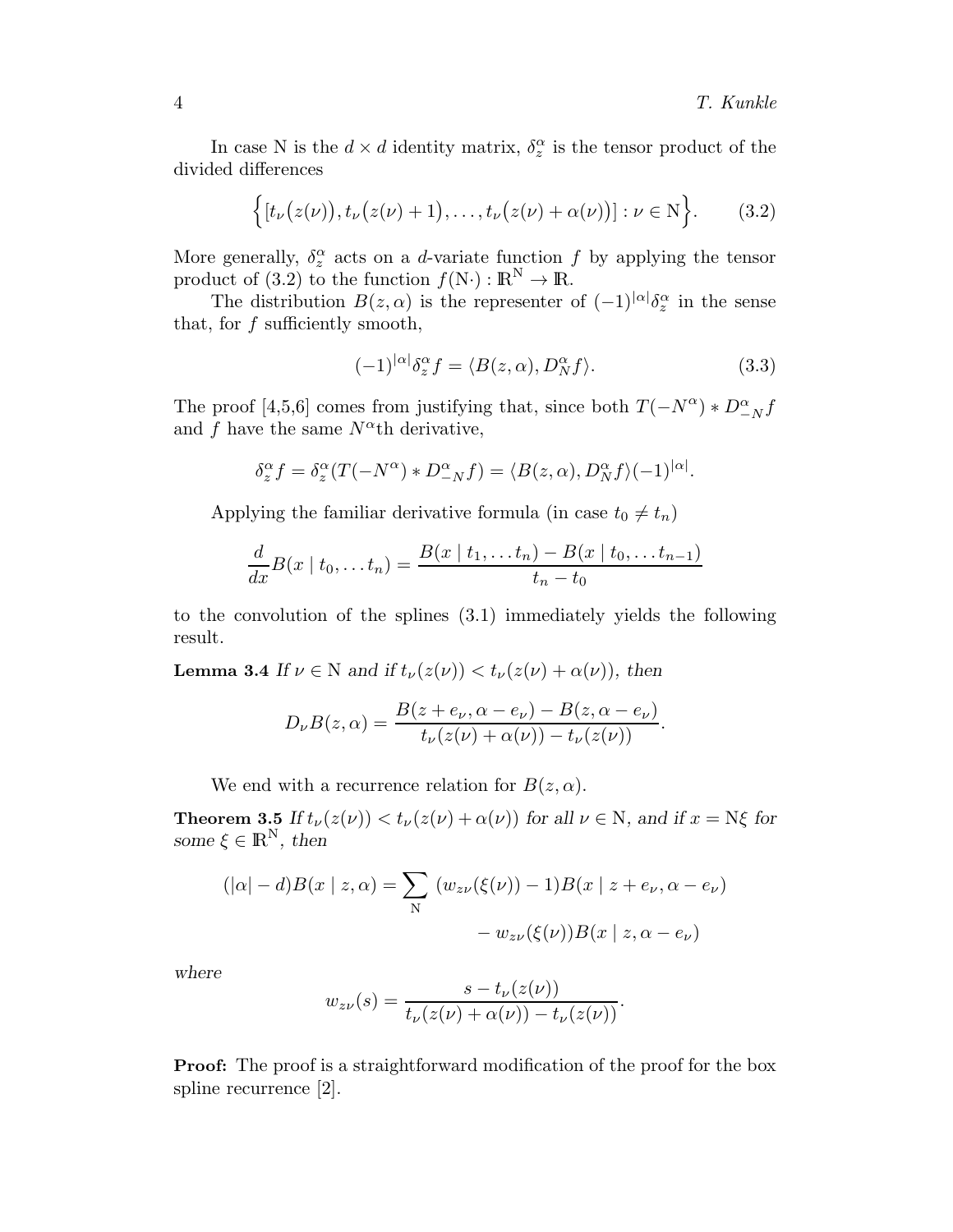#### Box-like splines 5

For  $\phi$  a function on  $\mathbb{R}^d$ , define  $\widehat{\phi}(s) := \int_{\mathbb{R}^d} \phi(x) e^{-is \cdot x} dx$ . Define the function  $DB: x \mapsto D_xB(x \mid z, \alpha)$ . For  $j \in \{1, ..., d\}$ , define the function  $id_j : \mathbb{R}^d \to \mathbb{R} : y \mapsto y(j)$ , the jth coordinate of y, and let  $D_j$  denote differentiation in the *j*th direction. Then

$$
DB = \sum_{j=1}^{d} \text{id}_{j} D_{j} B
$$

where  $B = B(z, \alpha)$ . Since  $\widehat{\mathrm{id}_j \phi} = i D_j \widehat{\phi}$  and  $-i \widehat{D_j \phi} = \mathrm{id}_j \widehat{\phi}$ ,

$$
\widehat{DB}(s) = -\sum_{j=1}^{d} D_j \text{id}_j \widehat{B}(s)
$$
  
= 
$$
-d\widehat{B}(s) - \sum_{j=1}^{d} s(j) D_j \widehat{B}(s).
$$
 (3.6)

By equation (3.3), we can obtain the Fourier transform of  $B(z, \alpha)$  by applying  $\delta_z^{\alpha}$  to a function whose N<sup>α</sup>th derivative is  $(-1)^{|\alpha|}e^{-is}$ :

$$
\widehat{B}(s) = \frac{\delta_z^{\alpha} e^{-is \cdot r}}{\prod_{N^{\alpha}} (is \cdot \nu)}
$$

where the functional  $\delta_z^{\alpha}$  is applied in the variable r. Therefore

$$
D_j\widehat{B}(s) = \frac{-i\delta_z^{\alpha}r(j)e^{-is\cdot r}}{\prod_{N^{\alpha}}(is\cdot \nu)} - \frac{\delta_z^{\alpha}e^{-is\cdot r}}{\prod_{N^{\alpha}}(is\cdot \nu)^2} \sum_{N^{\alpha}} i\nu(j) \prod_{\mu \in N^{\alpha - e_{\nu}}} (is\cdot \mu).
$$

Using this in (3.6) gives

$$
\widehat{DB}(s) = -d\widehat{B}(s) + \frac{\delta_z^{\alpha}(is \cdot r)e^{-is \cdot r}}{\prod_{N^{\alpha}}(is \cdot \nu)} + |\alpha| \frac{\delta_z^{\alpha}e^{-is \cdot r}}{\prod_{N^{\alpha}}(is \cdot \nu)}
$$
  
=  $(|\alpha| - d)\widehat{B}(s) + \frac{\delta_z^{\alpha}(is \cdot r)e^{-is \cdot r}}{\prod_{N^{\alpha}}(is \cdot \nu)}$ . (3.7)

In the last quotient, we apply Leibniz's rule for the tensor product divided difference of a product:

$$
\delta_z^{\alpha} fg = \sum_{0 \leq \beta \leq \alpha} \delta_z^{\beta} f \delta_{z+\beta}^{\alpha-\beta} g,
$$

and note that  $\delta_z^{\beta}(s \cdot r) = 0$  if  $|\beta| > 1$ . The quotient then becomes

$$
is \cdot \mathrm{N}t(z)\widehat{B}(s) + \sum_{\nu \in \mathrm{N}} \frac{\delta_{z}^{e_{\nu}}(is \cdot r)}{(is \cdot \nu)} \frac{\delta_{z+e_{\nu}}^{\alpha-e_{\nu}} e^{-is \cdot r}}{\prod_{\mu \in \mathrm{N}^{\alpha-e_{\nu}}}(is \cdot \mu)},
$$